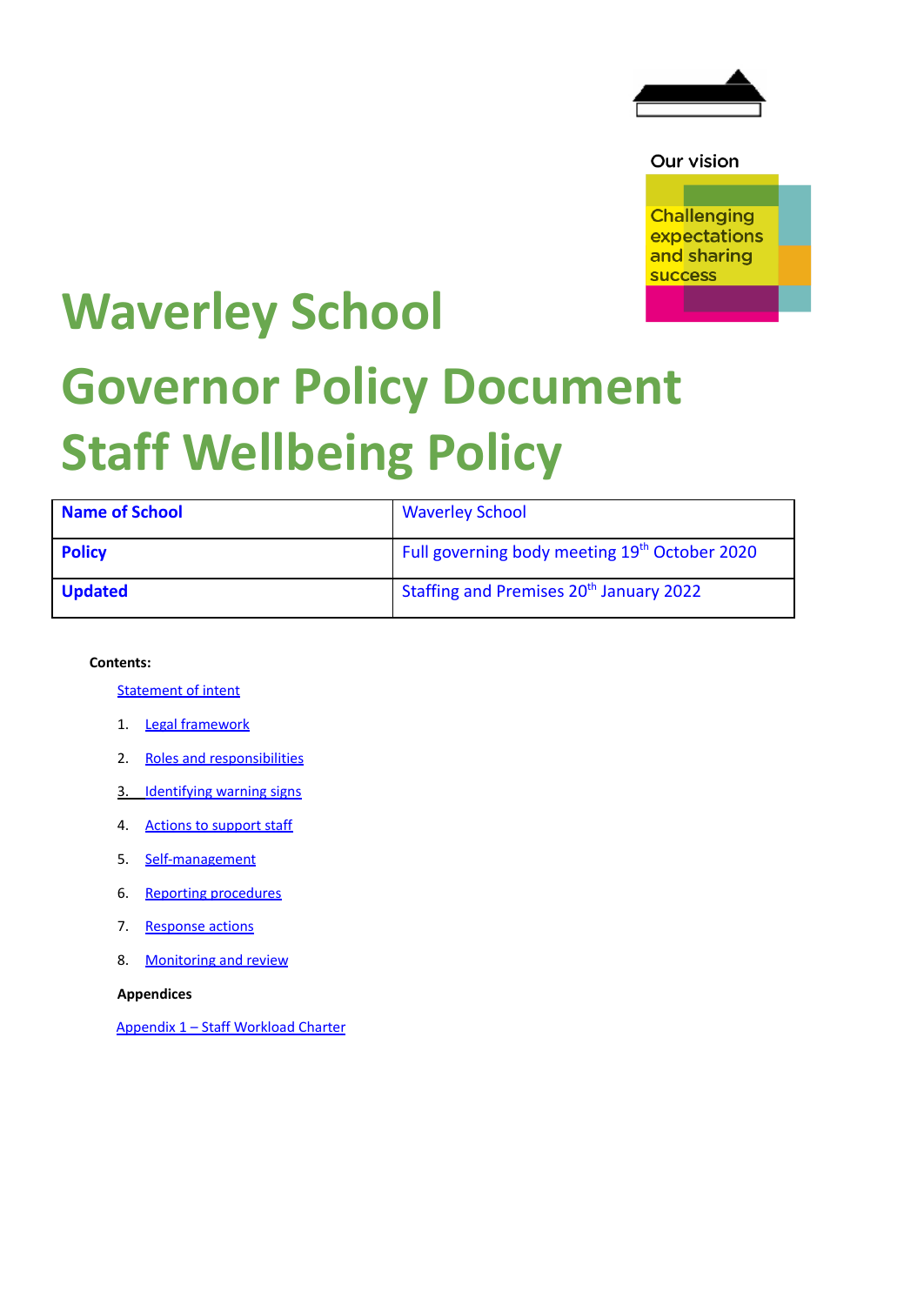**Statement of intent** Waverley School is committed to protecting the health, safety and welfare of our employees. Preventing

stress is a major factor in maintaining the wellbeing of the school's staff, which remains a key priority. In light of this, the school understands the importance of trying to reduce and deal with stress, and the factors that may cause our employees to become stressed. The purpose of this policy is to outline the responsibilities of the school and staff members in supporting wellbeing and promoting mental health, and to advise employees on how to deal with mental health issues and prevent stress.

#### **Legal framework**

- **1.1.** This policy has due regard to all relevant legislation and guidance including, but not limited to, the following:
	- Health and Safety at Work etc. Act 1974
	- Employment Rights Act 1996
	- Employment Relations Act 1999
	- Equality Act 2010
	- The Management of Health and Safety at Work Regulations 1999
	- DfE (2018) 'Workload reduction toolkit'
		- **1.2.** This policy operates in conjunction with the following school policies:
			- **Health and Safety Policy**
			- **Staff Attendance Management Policy**
			- **Induction of New Staff Policy**
			- **Data Protection Policy**
			- **Grievance Policy**
			- **Flexible Working Policy**

### **1. Roles and responsibilities**

### **1.3. The governing board is responsible for; Ensuring the effective implementation of this policy.**

- Ensuring the school's ethos reflects its commitment to reducing workload and creating a working environment that is focussed, purposeful and considers individuals' wellbeing.
- Ensuring staff roles and responsibilities are clearly defined and monitored.
- Ensuring that all school policies are assessed for workload impact.
- Encouraging stress awareness throughout the school promoting stress as a serious issue rather than a weakness.
- Consulting the headteacher on managing staff stress and promoting wellbeing, including them in any decisions that need to be made.
- Ensuring the headteacher puts measures in place to support staff wellbeing.
- Actively trying to eliminate stressors in the school, e.g. by considering the format and quantity of information it requests
- from the senior leadership team
- Ensuring monitoring visits are strategic, focussed and reflective of its monitoring plan, and being clear with staff ahead
- of the visit about what the focus will be and the information that will be required from them.
- Recognising mental health issues and appointing a mental health and wellbeing governor who will oversee managing and supporting staff mental health.
- Establishing a wellbeing champion to ensure staff are supported in their roles and that actions are taken to mitigate
- overbearing stress in the workplace.
- Ensuring all committee meetings are purposeful, focussed, structured and relevant to the school development priorities.
- Developing an annual schedule of work and ensuring work is not duplicated between meetings of committees and the full governing board.

### **1.4. The mental health and wellbeing governor is responsible for:**

- Influencing the setting of a school vision which creates a positive wellbeing culture and is underpinned by equality values, a system of accountability, and robust policies and procedures.
- Ensuring the school's strategic plan includes objectives linked to improving, supporting and responding to the mental health of staff.
- Ensuring the school has appropriate policies in place that include objectives focussed on meeting staff needs.
- Ensuring there is a whole-school approach to mental health and wellbeing embedded within leadership practice, the curriculum, the school's values and ethos, and the social and physical environment.
- Meeting with the wellbeing champion on a regular basis to monitor and review the impact of provision and interventions. **This should be a minimum of one meeting every term.**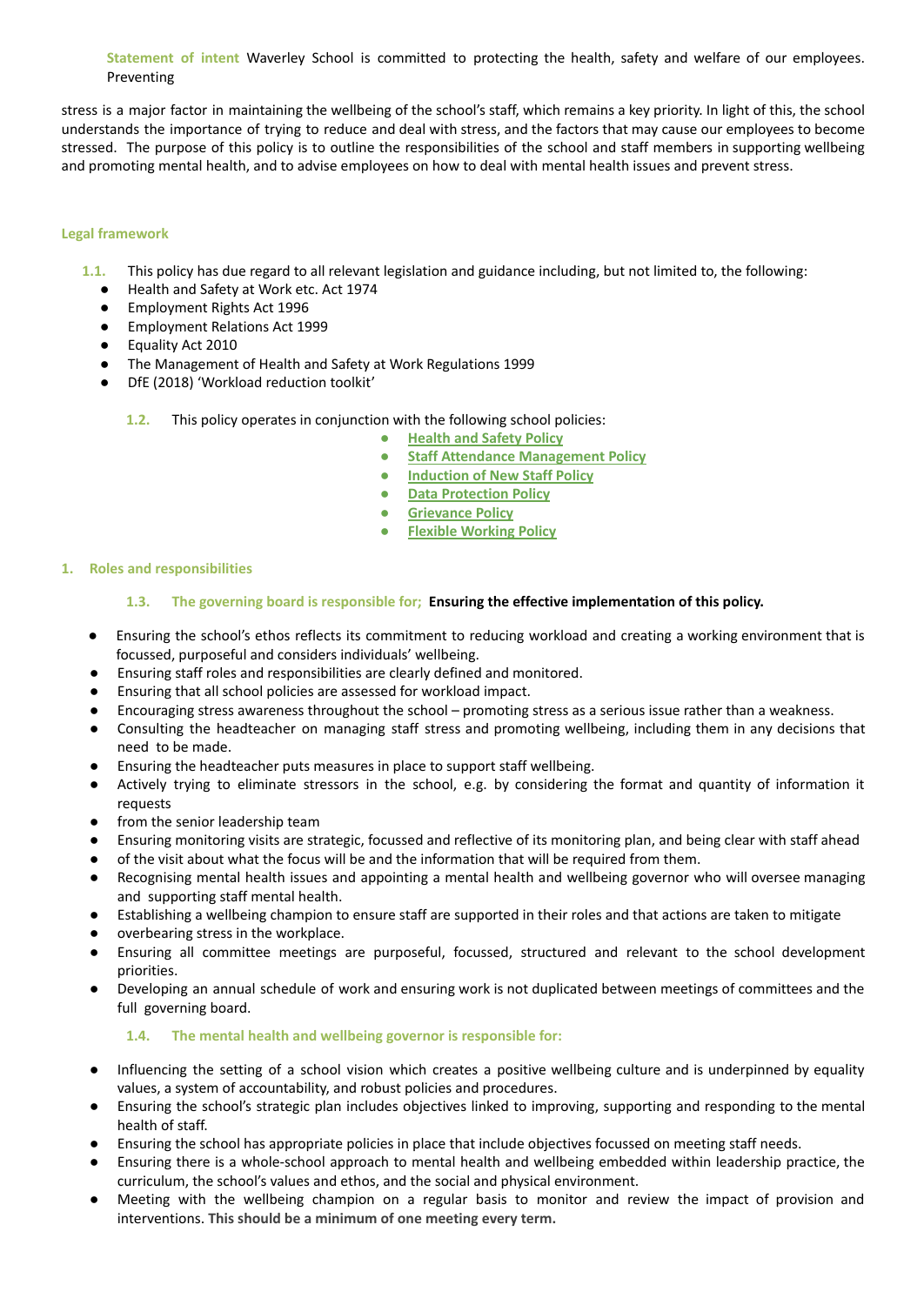- Working with the headteacher to ensure that appropriate training is put in place to support staff.
- Reporting to the governing board on the successes and areas of improvement in planned interventions, and the resources that are in place.
- **● The headteacher is responsible for:**
- Creating a positive and supportive atmosphere throughout the school.
- Implementing CPD which equips staff with the tools needed to effectively manage stress.
- Developing a sensitive performance management process that is linked to clear job specifications.
- Including all staff in the school's decision-making processes, where possible.
- Encouraging staff to take advantage of any initiatives introduced to promote wellbeing and effective working, e.g. an employee assistance programme.
- Ensuring that all policies that affect staff wellbeing are properly adhered to and reviewed.
- Authorising any staff absences (**depending on personal circumstances)**, as well as granting extended leave **for family bereavement and serious medical conditions.**
- Monitoring employees' workloads and holiday entitlement, ensuring they are not overworked, and providing regular updates regarding absence to the governing board whilst maintaining staff confidentiality in line with the Data Protection Policy.
- Attending all necessary training, keeping skills current and setting a good example for staff.
- Regularly communicating with staff, encouraging them to be open when discussing stress.
- Conducting and implementing the recommendations of risk assessments, considering the causes of stress.
- **● Ensuring all staff have read and understood this policy.**
- Organising thorough inductions for new employees, explaining the school's policies and code of conduct.

## **1.5. The school business manager is responsible for:**

- Encouraging all staff to attend events and training opportunities that promote wellbeing and health.
- Providing information that helps staff to manage stress effectively.
- Ensuring that regular contact is maintained with members of staff who are absent for long periods of time.
- Ensuring new members of staff have received all the relevant information they require, including the procedures for raising concerns about wellbeing.
- Gathering information in any cases that allow monitoring of this policy, such as, but not limited to, the following:
- Sickness and absence data
- Staff turnover
- Exit interviews
- Referrals to the counselling service
- Referrals to other mental health services
- Grievance cases
- Harassment cases
- Monitoring all staff absences and reporting this information to the headteacher. **1.6. All staff members are responsible for:**
- Being able to recognise the early signs of stress or mental health issues in themselves and their colleagues. **Familiarizing themselves with people who they can turn to for support and advice.**
- Supporting co-workers if they become stressed, which may include practical assistance or emotional reassurance. **Seeking support from Mental Health First Aider(s)**
- Maintaining a healthy work-life balance.
- Promoting a positive, supportive atmosphere throughout the school.
- Being open to discussing stress. There will be a wellbeing room available for staff to use if required. This will be a safe **space for them to use when feeling anxious, stressed or needing time on their own.**
- Reporting honestly about their wellbeing and any incidents of stress, e.g. being overworked.
- Where possible, asking for help when they feel under pressure or stressed.
- Attending events and training opportunities which promote wellbeing and health.
- Not acting in a manner which endangers themselves or others.
- Not acting in a manner which causes concern to the pupils.
- Undertaking additional training and personal development opportunities.
- **2. Identifying warning signs**
	- **1.7.** The school recognises that individuals will react differently to stressful situations and become stressed by different situations and stimuli throughout their working lives. Because of this, it is important that staff understand the different factors that may cause themselves or their colleague's stress.
	- **1.8.** The following sources of stress can often be attributed to work:
	- Overworking or undertaking work that does not match the employee's skills and abilities
	- Fear of change and trying to cope with change, e.g. advancements in technology
	- **● Heavy Workload**
	- Insufficient **skills for the job**
	- **● Long Hours**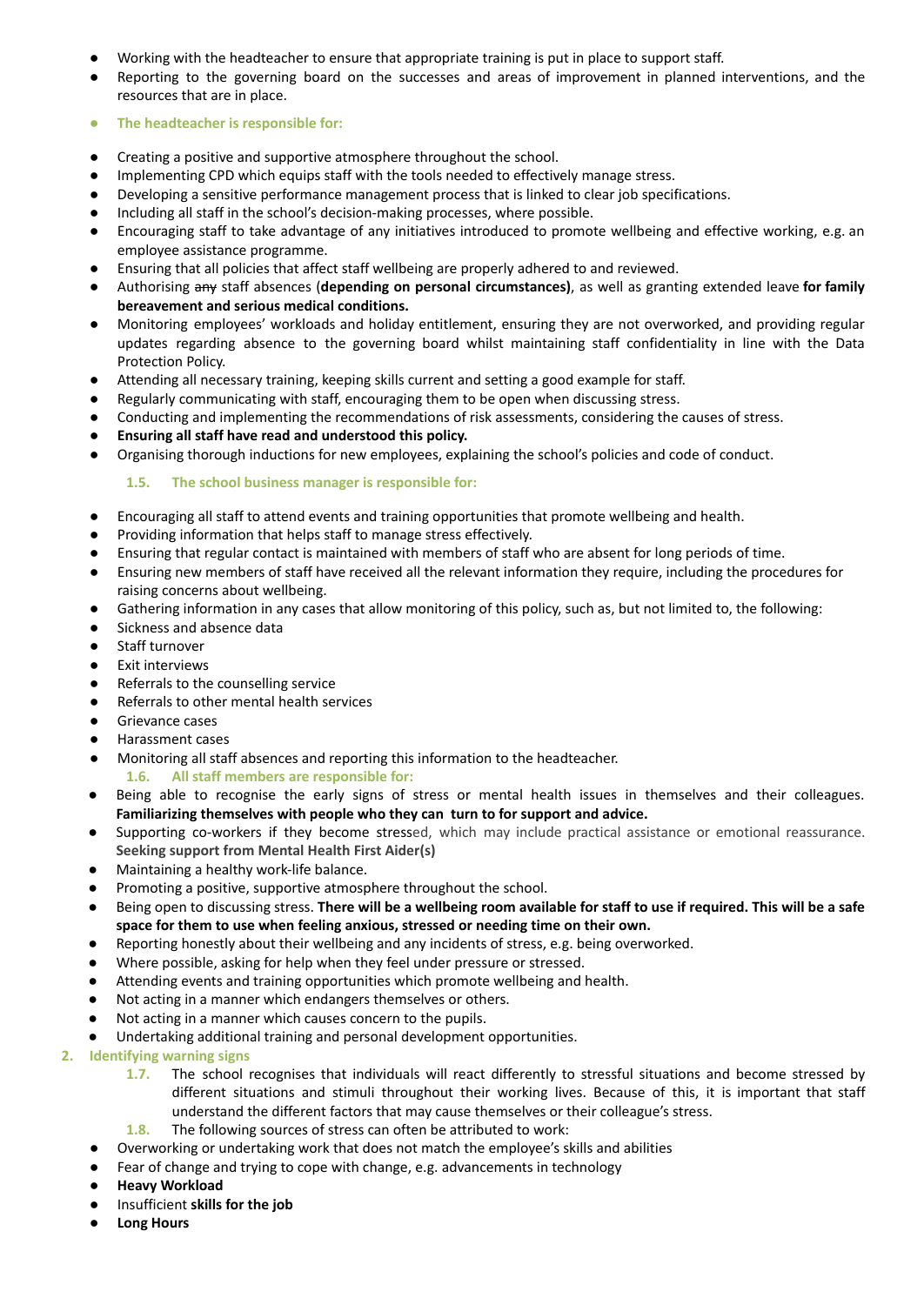- **● Tight deadlines**
- **● Over supervision**
- Lack of job security **and few promotional opportunities**
- Poor relationships with colleagues and a lack of involvement
- Harassment, **discrimination** or bullying
- **●** Crisis management **and incidents**
- Not having a long-term plan in place
	- **1.9.** The school recognises that home and personal lives can also prove stressful for staff; bereavement, separation, financial and family problems make people more vulnerable to stress at work. It is common that a combination of stress at home and work can make people particularly stressed.
	- **1.10.** The school will strive to identify and deal with symptoms of stress quickly in order to maintain a healthy workplace.
	- **1.11.** The school has a legal requirement to actively respond where any employee displays symptoms of work-related stress.
	- **1.12.** All members of staff will be aware of the warning signs that can indicate that a person may be having trouble managing stress. **Wellbeing Team will update information regularly through the notice board and newsletter.**
	- **1.13.** All members of staff will look out for the following indicators when identifying stress in themselves or others: **Behavioural indicators**
		- Difficulty sleeping
		- Changes in eating habits
		- Increased smoking or drinking
		- Isolation from friends and family
		- An increase in sick days or absenteeism
		- Aggression
		- Diminished creativity and initiative

### **Physical indicators**

- Tiredness **resulting from sleep difficulties.**
- Indigestion and nausea
- **Headaches**
- Aching muscles
- Heart palpitations **and tight chest**

**Mental indicators / Psychological / Emotional indicators**

- Indecisiveness
- Difficulty concentrating
- Memory loss
- Feelings of inadequacy
- Low self-esteem
- Anger or irritability
- Anxiety
- Hypersensitivity
- Feeling drained and lethargic
- A drop in work performance
- Problems with interpersonal relationships
- Mood swings and irritability
- Lower tolerance of frustration and impatience
- **Disinterest**
- Isolation.
- **Muscular tension**
- **Gastrointestinal upsets, such as diarrhoea or constipation**
- **Dermatological disorders.**
	- Depression
	- Discouragement
	- **Irritability**
	- Pessimism
	- Feelings of being overwhelmed and unable to cope
	- Cognitive difficulties, such as a reduced ability to concentrate or make decisions.

### **3. Actions to support staff**

- **1.14.** To positively impact levels of stress in the school, the headteacher and governing board may make changes to the whole school.
- **1.15.** To help manage stress, the senior leadership team will:
- Lead by example and encourage staff to be open if they feel stressed, to take breaks and to have a full life outside of work.
- Make the most of team bonding; using INSET days to build relationships, as feeling comfortable amongst colleagues will make discussing stress easier.
- Assist with work and help to manage employees' workloads.
- Reach out to staff during difficult points in their personal lives, e.g. bereavement, allowing sufficient time off and supporting them when they return to work.

**1.16.** To effectively address workload issues and support staff wellbeing, the headteacher, working with the SLT, will take the following actions:

- Measure staff wellbeing and identify workload issues by:
- Commissioning staff [surveys](https://www.theschoolbus.net/article/teacher-workload-survey/6248) on a regularly and organising structured conversations about workload with staff.
- Arranging workshops and drawing together a summary of outcomes from staff surveys and questionnaires..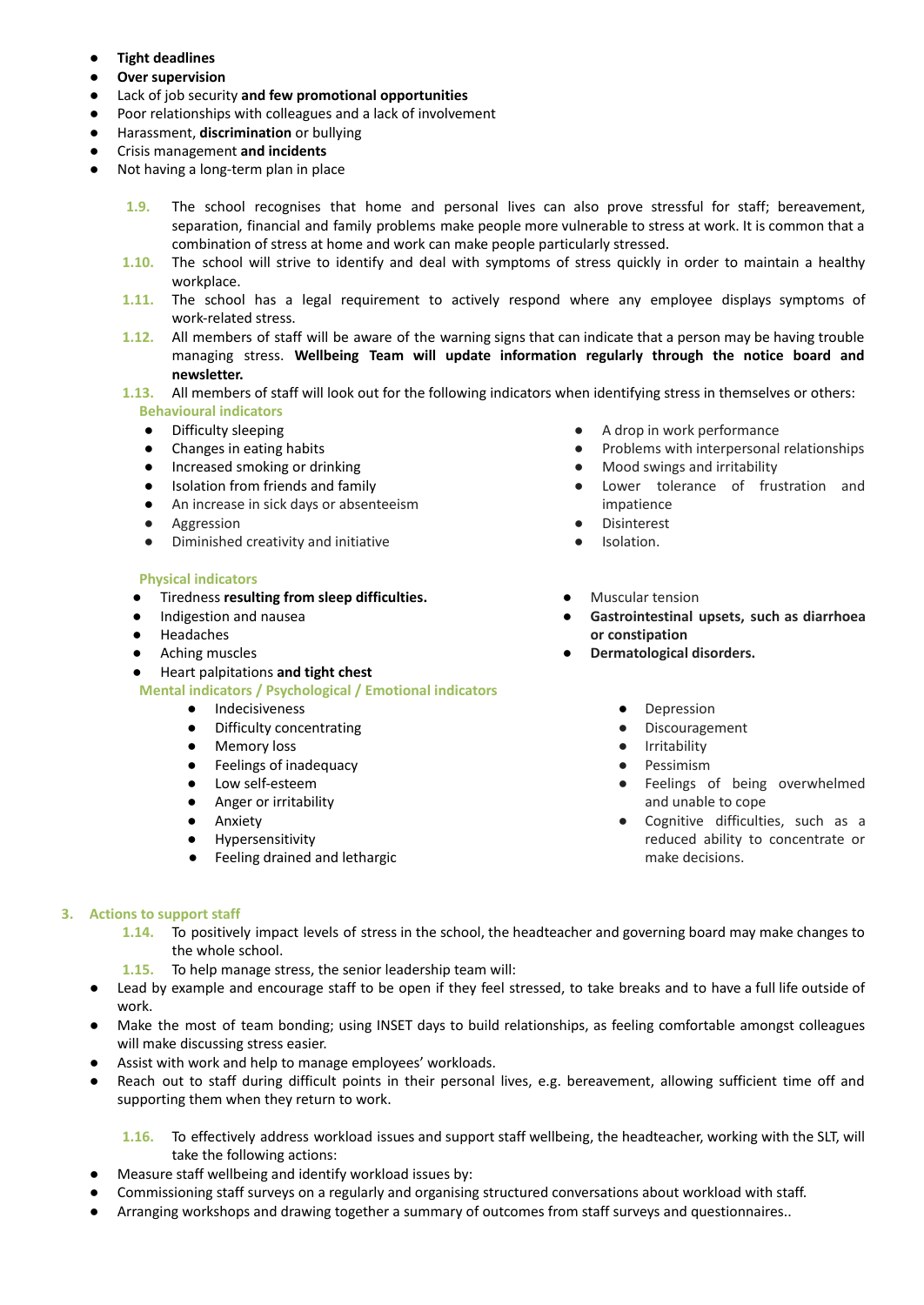- Review the areas of workload that have been identified using an impact [assessment](https://www.theschoolbus.net/article/workload-impact-assessment-matrix/6251) matrix and producing an evaluation of the school's current workload to highlight the actions that will be taken.
- Address the workload issues that have been identified, e.g. by undertaking a data [audit](https://www.theschoolbus.net/article/data-collection-audit-and-action-plan/6246) and developing an action plan.
- Implement a Staff Workload Charter to outline the commitment and expectations between the governing board, SLT and school staff.
- Evaluate the impact of the actions taken on a termly basis, measuring staff wellbeing and identifying new workload issues to address during the next term.
	- **1.17.** The headteacher will ensure that all changes proposed because of the actions outlined in 4.3 are communicated to all members of staff.
	- **1.18.** A mental health and wellbeing governor will be appointed by the governing board who will be responsible for monitoring the wellbeing of staff. **Currently this is Ayshe Behic**.
	- **1.19.** A wellbeing committee will also be appointed by the governing board to ensure all staff are supported in their roles and that actions are implemented to mitigate stress in the workplace.
	- **1.20.** All new members of staff will be provided with a comprehensive induction and their duties will be made clear.
	- **1.21.** The school has a sickness plan which promotes a positive, caring strategy for staff who are returning to work following sick leave.
	- **1.22.** The governing board will be allocated funds **for a wellbeing budget** all members of staff are welcome to make suggestions for the use of this fund. The headteacher will have the final say as to how the fund is spent.
	- 1.23. Waverley School has a supportive assistance program in place for all staff to access if needed. Medigold **Health offers freephone contact 24/7 free phone 08003281437**
	- **1.24.** The school will ensure wellbeing is promoted and stress is prevented through good management practices, including the following:
- Recruitment and selection procedures
- Clear job descriptions and person specifications to ensure the right candidates are recruited
- CPD procedures to ensure all members of staff have the necessary skills and abilities to undertake the duties required
- Promotion and reward procedures
- Performance management procedures
- Capability and absence management return to work procedures will ensure that individuals are supported back into work following illness
- Suitable adaptations for disability
- Harassment and anti-bullying resources and **Grievance Procedures**
- Flexible working arrangements, in line with the Flexible Working Policy
- Annual surveys to better understand the areas of work that have a negative effect on staff wellbeing

### **2. Self-management**

- **2.1.** Staff can also make changes to avoid and prevent stress, as it is a problem that should be tackled and not ignored.
- **2.2.** Staff should be prepared to speak to their colleagues and senior staff if they are feeling stressed in their personal lives or at work.
- **2.3.** Staff are encouraged to take action to manage their own stress, these actions will include, but are not limited to, the following:
- Keeping active as a way of releasing emotional intensity and any negative feelings, exercise will also help to clear thoughts and deal with problems more calmly.
- Managing their workload and establishing and maintaining a healthy balance between work and life,
- Prioritising work, leaving the least important tasks until the end of the day and concentrating on the work that will make the biggest difference.
- Avoiding unhealthy habits, such as **drugs,** unhealthy eating, drinking and smoking.
- Taking advantage of the wellbeing initiatives and support offered by the school.
- Think about the changes you need to make at work in order to reduce your stress levels and then take action. Some changes you can manage yourself, while others will need the cooperation of others.
- Talk over your concerns with your employer or human resources manager.
- Take care of yourself. Eat a healthy diet and exercise regularly.
- Be aware of how Menopause and changes in life affect you or others..
- Consider the benefits of regular relaxation. You could try meditation or yoga.
- Make sure you have enough free time to yourself every week.
- Don't take out your stress on loved ones. Instead, tell them about your work problems and ask for their support and suggestions.
- Seek professional counselling from a psychologist.

# **3. Reporting procedures**

- **3.1.** The following members of staff will be designated as the wellbeing champion: **Gary Smith**
- **3.2.** The wellbeing champion will provide the member of staff with information about the support that is available to them. These resources include: **Employee Assistance Helpline 08003281437 employeeassitance.org.uk**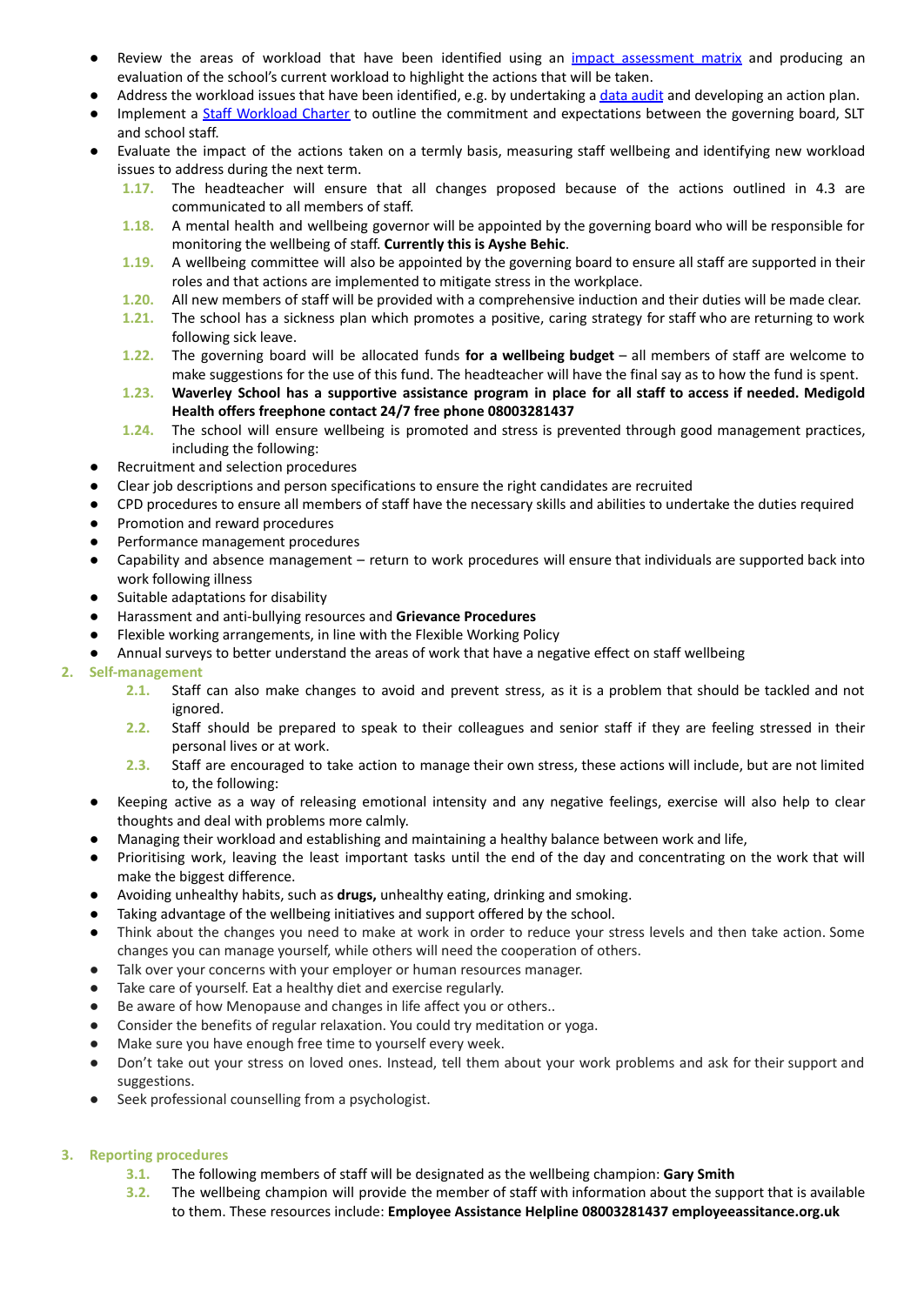- **3.3.** In some cases, such as those that directly impact day-to-day activities, confidentiality will not be guaranteed. If this is the case, staff will be made aware of the situation.
- **3.4.** The wellbeing champion in receipt of the complaint will investigate and report this to the headteacher.
- **3.5.** The headteacher.will decide whether any further action will be taken.
- **3.6.** The wellbeing champion will work with a small team of staff including the school wellbeing governor. They will work together to promote wellbeing across the school, analyse stress and workload and offer support as required.

#### Benefits of preventing stress in the workplace

- Reduced symptoms of poor mental and physical health
- Fewer injuries, less illness and lost time
- Reduced sick leave usage, absences and staff turnover
- Increased productivity
- Greater job satisfaction
- Increased work engagement
- Reduced costs to the employer
- Improved employee health and community wellbeing.

### **4. Response actions**

- **4.1.** Where problems with wellbeing arise, the necessary support and appropriate actions will be considered. This may include support from HR advisers and/or external services, e.g. occupational health.
- **4.2.** The school will continue to support staff when external services are involved.
- **4.3.** Support will be provided to staff who are experiencing challenging circumstances outside of the workplace. The school will direct staff to support, both internal and external, and consider a plan of work and duties that can be managed differently during challenging periods.
- **4.4.** Support for staff who are experiencing challenging circumstances within the school will be provided following the procedures outlined in the Grievance Policy.

### **5. Monitoring and review**

- **5.1.** This policy will be reviewed every three years by the governing board and the headteacher.
- **5.2.** Any changes made to this policy will be communicated to all members of staff.
- **5.3.** All members of staff are required to familiarise themselves with all processes and procedures outlined in this policy as part of their induction programme.
- **5.4.** The next scheduled review date for this policy is 2023.

### **Staff workload charter**

### **Waverley**

**Staff workload charter**

### **Our aims**

Waverley is committed to considering and supporting the wellbeing of all our staff. As part of this commitment, and through a coordinated effort with school staff and leaders, we aim to ensure workload can be managed and reduced.

We recognise that staff workload can become overwhelming, which in turn affects staff wellbeing and prevents a healthy work-life balance. We believe that we have a collective responsibility to ensure working at the school remains manageable, a positive experience, and, above all, enjoyable.

By providing this support, we hope that we can retain and recruit more staff and meet our core values and ethos for helping and caring for one another.

To protect staff wellbeing, we will:

- Ensure staff have a fair and reasonable workload, including policies, planning and data management.
- Provide high-quality training and CPD opportunities that meet the needs of individual staff members.
- Continue to review staff workload and ensure it always remains manageable.

### **Our commitments**

We have agreed the following commitments and expectations between the governing board, SLT and school staff, to demonstrate our support in helping to manage staff workload.

All staff working at the school can expect:

- To work within a clear code of conduct.
- To receive a robust and high-quality induction.
- To be provided with a trained mentor as part of their induction process.
- To be provided with training opportunities relevant to their role and responsibilities.
- To be allocated roles and responsibilities that are linked to their skill set and area of expertise or be provided with appropriate training to upskill and broaden areas of expertise.
- The fair and equal distribution of roles, responsibilities and tasks.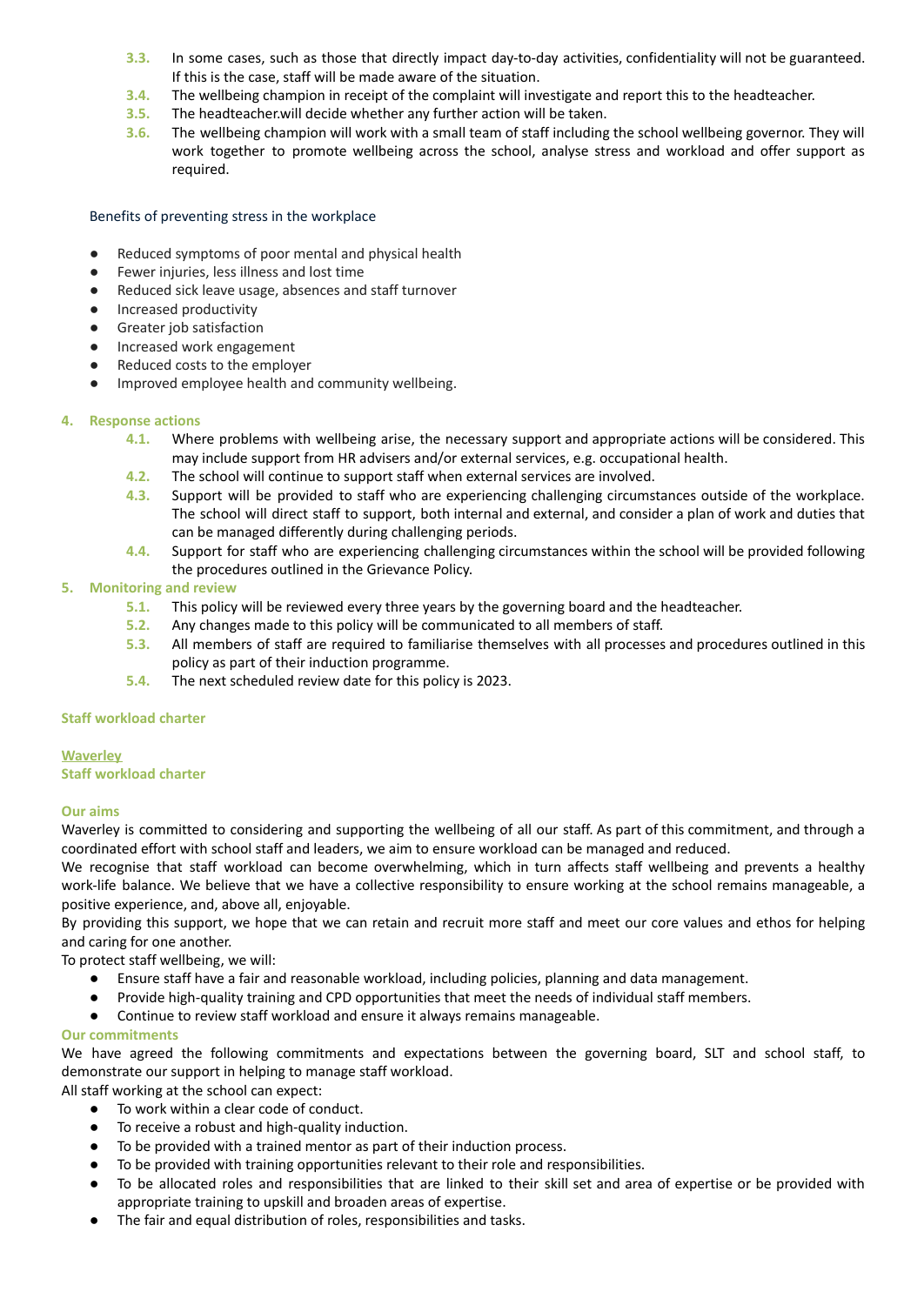- If required, to collect data using streamlined processes that are beneficial to their work and receive robust training on using the school's data management systems.
- The support of the SLT to provide guidance and advice, and simplify school processes where possible.
- A consistent and fair behaviour policy which allows staff to work effectively and be provided with support from the SLT to manage behaviour effectively.
- An agreed communication protocol which outlines the expected response times from colleagues and external communications, e.g. from parents.
- The use of technology to ensure effective and efficient communication, document and data management, and access to information.
- To be provided with access to external support, such as occupational health or a confidential listening service, if needed.
- To work within an environment where their wellbeing is prioritised and valued.

● All changes to school processes to be communicated clearly and the SLT to provide support with implementation.

In addition to the above, teaching staff at the school can expect:

● A clear curriculum planning scheme that provides flexibility, is fully resourced with high-quality materials and is planned over well-defined blocks of time.

The headteacher and the SLT commit to the following:

- Implementing practices that allow for meaningful and useful communications to reduce workload.
- Supporting ECTs and teachers in the early stages of their careers to adopt efficient work practices and keeping this support under regular review.
- Encouraging a workplace culture that promotes a healthy work-life balance.
- Making every effort to reduce the number of meetings, ensuring that those that take place are planned effectively and flexibly, and always have a key focus.
- Providing staff with relevant training or CPD opportunities in school, including on recognising the early signs of stress.
- Monitoring staff absence levels, patterns and reasons, and using return to work meetings consistently and effectively.
- Regularly monitoring the progress of work practices, including curriculum planning, communications, and data collection, and adapting these where necessary.
- Considering the impact of any potential changes to the school's practices before they are implemented and creating a clear implementation plan before changes are agreed.
- Communicating changes to the school's practices to all staff and the whole school community, to ensure everyone understands the reasons behind the changes.

The governing board commits to the following:

- Ensuring the school's ethos reflects its commitments to reducing workload and creating a working environment that is focussed, purposeful and considers individuals' wellbeing through the successful management of workload.
- Ensuring it receives regular updates regarding absence levels that are broken down into the cause of absence and role of staff.
- Making every effort to ensure committee meetings that school staff are expected to attend are purposeful, focussed and structured, and relevant to the school development priorities.
- Considering the nature of information requests and being clear about the information needed from the SLT and school staff.
- Providing staff with advanced notice of all monitoring visits and informing them of what the focus will be and what information is required.
- Working within any policy agreements, including those relating to using technology to reduce workload.
- Establishing the role of the mental health and wellbeing governor to support the mental health and wellbeing of both staff and pupils.
- Regularly seeking views from staff on the impact of workload and working with the headteacher and SLT to improve any identified issues.